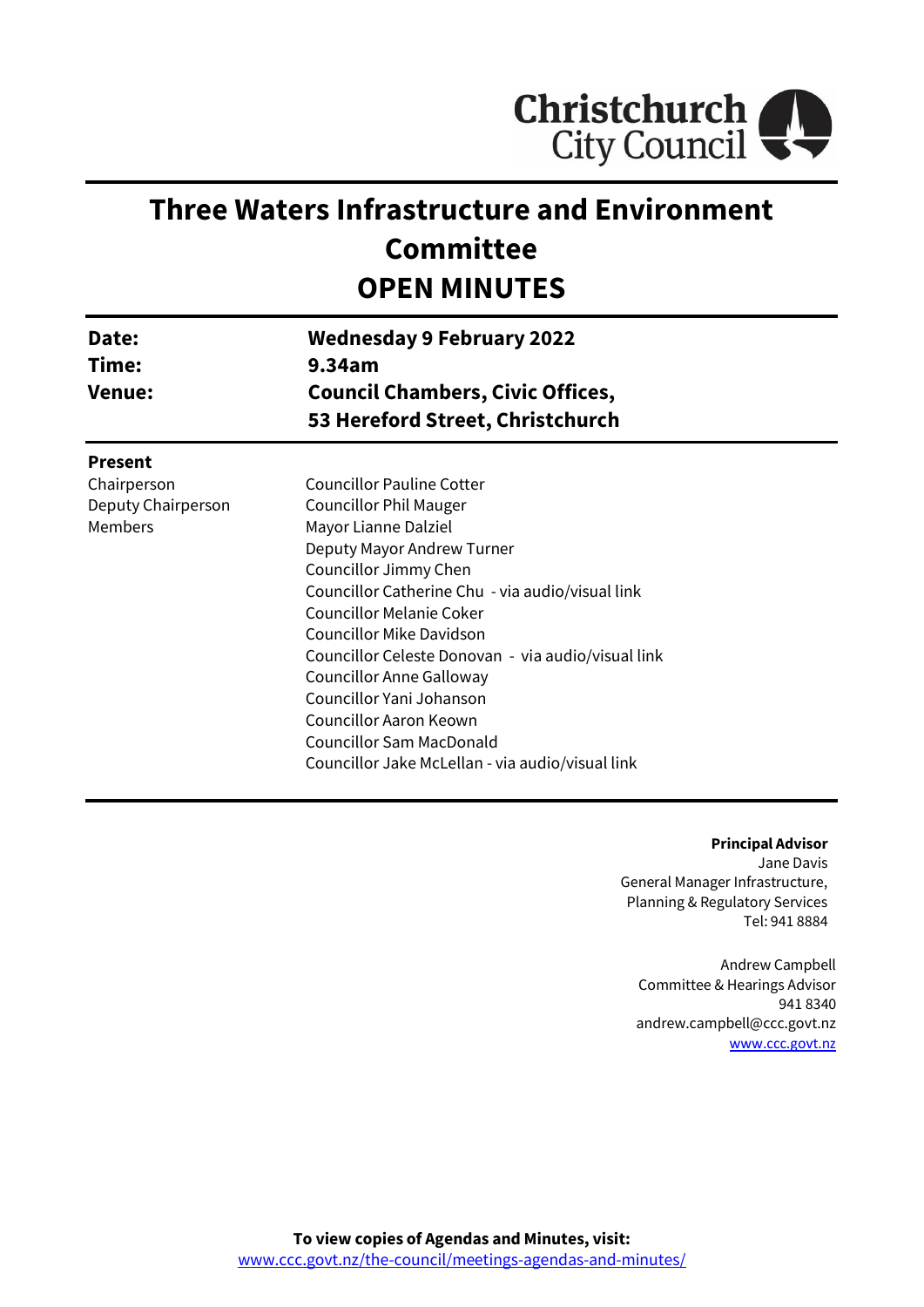

- **Part A Matters Requiring a Council Decision**
- **Part B Reports for Information**
- **Part C Decisions Under Delegation**

# **Karakia Tīmatanga**: Given by Councillor Cotter

The agenda was dealt with in the following order.

# **1. Apologies Ngā Whakapāha**

### **Part C Committee Resolved TWIA/2022/00001**

That the apologies received from Councillors Gough, Scandrett and Templeton for absence and Councillor Chu for early departure be accepted.

Councillor Cotter/Councillor Mauger **Carried**

# **2. Declarations of Interest Ngā Whakapuaki Aronga**

### **Part B**

There were no declarations of interest recorded.

# **3. Confirmation of Previous Minutes Te Whakaāe o te hui o mua**

### **Part C**

# **Committee Resolved TWIA/2022/00002**

That the minutes of the Three Waters Infrastructure and Environment Committee meeting held on Wednesday, 8 December 2021 be confirmed.

Deputy Mayor/Councillor MacDonald **Carried**

# **4. Public Forum Te Huinga Whānui**

#### **Part B**

There were no public forum presentations.

# **5. Deputations by Appointment Ngā Huinga Whakaritenga**

### **Part B**

There were no deputations by appointment.

# **6. Presentation of Petitions Ngā Pākikitanga**

### **Part B**

There was no presentation of petitions.